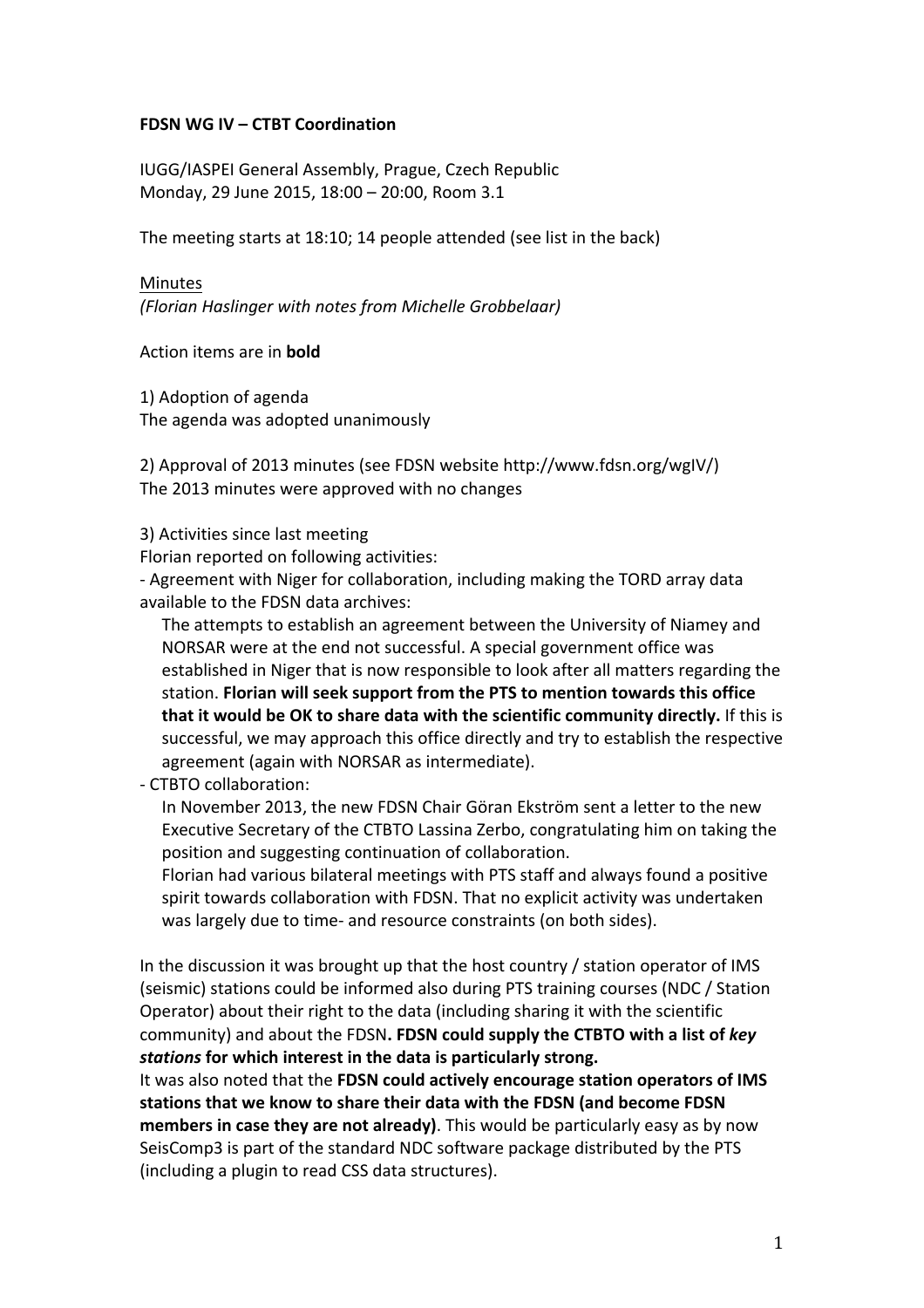#### 4) Look-back at CTBTO S&T 2015

Florian reported on the 2015 Science & Technology conference hosted by the CTBTO the week before IASPEI (www.ctbto.org/specials/snt2015). It was the 5<sup>th</sup> and so far largest conference (since 2006), with more than 1000 registered participants (many of them from the political community, though), and 550+ scientific abstracts. In seismology (according to Florian's perception) main topics were improvements in (automatic) event detection and location, 3D earth models (and their use in event location), event characterization. Some topics / presentations are also appearing again during the IASPEI meeting.

#### 5) Access to IMS data – status & developments

David Jepsen, Coordinator of the IMS Division of the CTBTO/PTS, reports on the current status of the CTBTO's 'virtual Data Exploitation Center' vDEC. This can be used to access almost all IMS data, with some time delay, and based on a data usage and confidentiality agreement to be signed between the data user and the CTBTO (http://www.ctbto.org/specials/vdec/). vDEC is used extensively by scientists by now. CTBTO further shares data with recognized tsunami warning centers, and likely will soon enter into agreements with relevant organizations to share data concerning volcanic eruptions, for air traffic control purposes.

David Jepsen further reported on the status of the IMS network, where today 89% of the 321 monitoring facilities are completed. Challenges remain in the middle East and Africa, South America should be 'complete' soon.

In the discussion it was brought up that some IMS data is already in the IRIS/FDSN archive, either from aux. seismic stations reported by their parent network, or for some others under the 'IM' (international Miscellaneous) network code (data flow through various channels). WG IV (Florian, Katrin Hafner, István Bondár) will collect information about which IMS stations are available in open data archives already.

# 6) WG IV strategic review (goals and future activity)

Florian opens with reference to the 'charter' of WGIV from the website, and the 2011 resolution (see respective minutes), which are both found to be still relevant. But in order to have 'successful' activities, these must be specific and with identified active individuals (good will exists on all sides).

Areas of future work would be on software (data, products, metadata standardization; QC developments), station operator training courses (share participants lists – **IRIS will share list of workshop participants with CTBTO**; coordinate course planning where possible), utilization of CTBTO contacts in countries that have IMS seismic stations but are not yet FDSN members (action see under  $(3)$ ), collaborate and coordinate on station upgrades, in particular in the aux. seismic network. FDSN could encourage station operators with less experience to contact competent FDSN partners in upgrade planning, and FDSN may raise concerns if problems are noticed.

The CTBTO is further encouraged to participate in relevant FDSN working groups (in addition to WG IV).